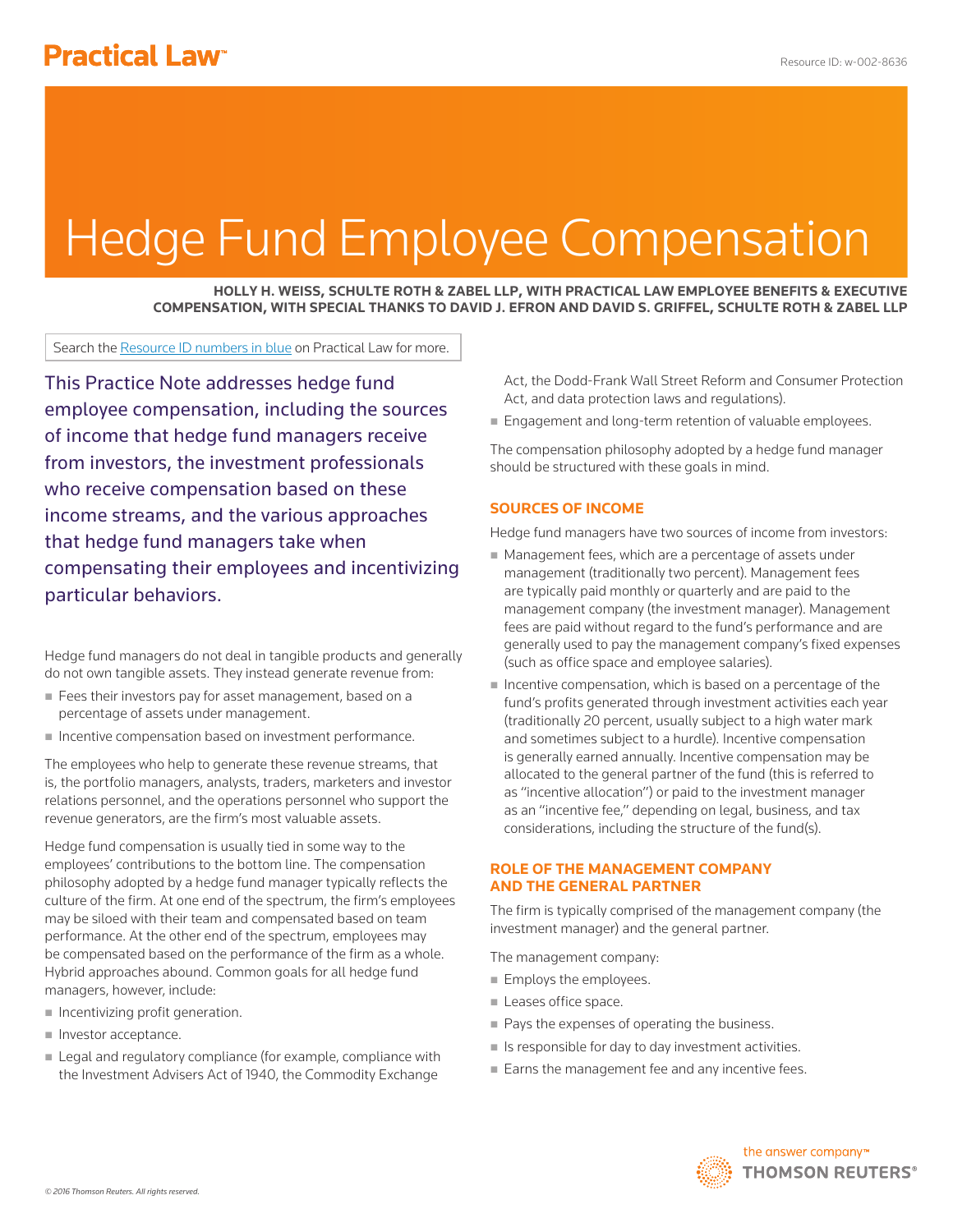The general partner:

- $\blacksquare$  Is responsible for operating the fund.
- Receives any incentive allocations.

### **INVESTMENT PROFESSIONALS**

Investment professionals who receive compensation from the management company and the general partner generally fall into three categories:

- **Employees of the management company who receive a base salary** and may also be entitled to receive discretionary and/or formulaic bonuses from the management company, subject to wage tax withholding.
- **Employees of the management company who are admitted as** non-managing members of the general partner and, therefore, are allocated profits (in the form of a profits interest) from the general partner in addition to wages from the management company. Individuals who are admitted to the general partner are typically admitted solely for the purpose of receiving their profit allocations and do not have any governance or voting rights in the general partner.
- $\blacksquare$  Individuals who are admitted as limited partners of the management company and, therefore, receive a draw or guaranteed payment from the management company and a share of net fees. They are also admitted as non-managing members of the general partner and, therefore, receive profit allocations from the general partner. Individuals who are admitted to the management company and the general partner may or may not have governance rights.

### **INCENTIVE-BASED PAYMENTS FOR INVESTMENT PROFESSIONALS**

There are multiple ways for a firm to compensate its investment professionals over and above base salary or draw. Common examples are:

- Paying discretionary bonuses from management fees, bonuses calculated based on the firm's profits and bonuses from compensation pools funded by management fees which are allocated to pool participants in a discretionary or formulaic manner.
- Paying a percentage of the profits the individual and/or a team generate after deduction of direct expenses and overhead.
- Allocating a fixed or discretionary percentage of the incentive compensation earned by the general partner on an annual basis.
- Setting aside a certain percentage of the firm's annual incentive compensation to a pool for senior investment professionals and allocating a fixed or discretionary share of the pool to pool participants.

These various approaches are not without their drawbacks. Linking an individual's compensation solely to the individual's performance can lead to a mentality where employees (and partners) are concerned solely with their own performance and not the performance of the firm as a whole. While compensating individuals based on the firm's overall performance can lead to a greater sense of investment in the firm's overall performance, it may also cause top performers to leave if they feel their individual compensation is being adversely affected by poor performance in other areas of the firm.

Compensation methodologies are more complicated when the firm engages in both hedge and private equity-type investing. While hedge funds offer their investors liquidity and often seek quick returns from investment in liquid assets, private equity funds lock their investors up for the duration of the fund's life and, therefore, contemplate a longer time horizon and generally make illiquid investments in private companies, often through leveraged buyouts of financially distressed companies. These different approaches are reflected in the compensation practices of the funds.

Hedge funds compensate the management company and general partner on a fixed schedule (generally annually for incentive compensation), whereas private equity investments generate carry only when the investments are sold, which may be years down the road, or when dividends, interest or similar periodic items are produced. An employee who is accustomed to receiving a bonus annually based on investment performance during the year may expect to be paid with respect to private equity-type investments before any profits have been realized.

#### **BONUS COMPENSATION**

Bonus compensation is an important component of most hedge fund professionals' compensation. Bonus compensation to an employee is taxed at ordinary income rates and is subject to wage withholding. The employer reports the employee's bonus compensation on a Form W-2. A bonus also needs to be structured to comply with or be exempt from Section 409A of the Internal Revenue Code of 1986, as amended (Code), which creates complex rules for nonqualified deferred compensation arrangements (26 U.S.C. § 409A). The tax penalties for noncompliance with Section 409A are severe and include:

- Current taxation if vested (even if amounts have not been paid).
- A 20 percent penalty tax.
- A premium interest charge.

Section 409A's rules can be avoided by structuring bonuses to fit within one of Section 409A's exceptions. One of the most important exceptions from Section 409A is the exception for "short-term deferrals," that is, payments that must be made within a short time period after they are no longer subject to a substantial risk of forfeiture. In the calendar year context, this short-term deferral exception applies to compensation paid no later than March 15 of the year following the year in which the employee's right to the compensation is no longer subject to a substantial risk of forfeiture. The short-term deferral exception is often relied on as it eliminates concerns about bonuses that are always paid shortly after the close of the year or end of the applicable performance period. For more information about Section 409A, see Practice Note, Section 409A: Deferred Compensation Tax Rules: Overview (6-501-2009).

#### **PROFITS INTERESTS**

The general partner may divide up slices of the incentive allocation that it receives from the fund and allocate them to its members, who are also employees or partners of the management company. These "slices" are generally structured as profits interests. A profits interest entitles the holder to a share of partnership profits (that is, future appreciation or income of the partnership). If properly structured, the grant of a profits interest is not taxable to the recipient at the time of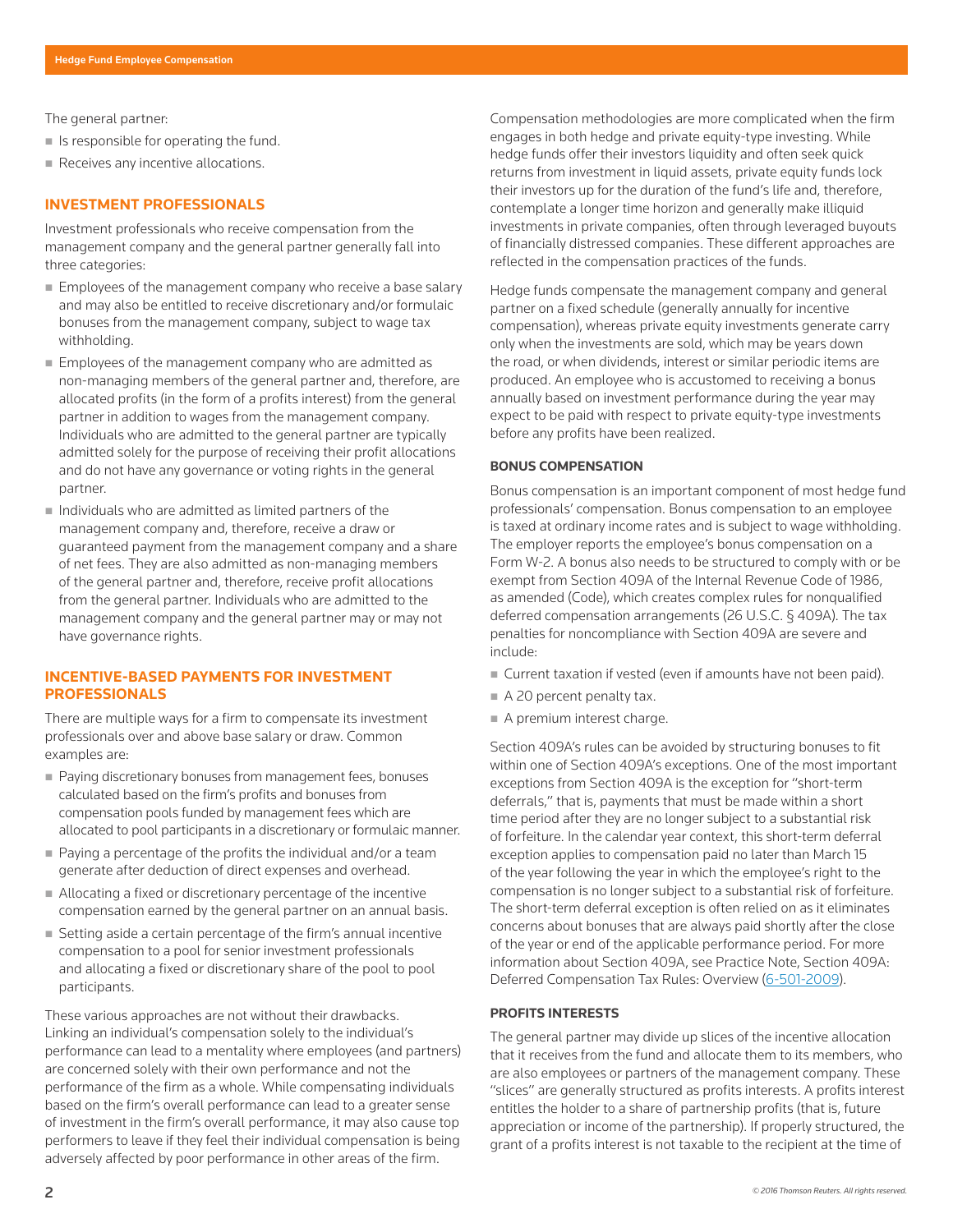grant or vesting. The recipient of the profits interest is instead taxed on his or her share of the incentive allocation generally at the same time that the fund's investors are taxed (typically, the year when the fund realizes income and gains) and, under current law, the tax character of the income (which may be capital gain in some cases) is passed through to the employee. The individual's profit allocations are reported on a Schedule K-1.

When structuring compensation arrangements, the hedge fund manager must keep in mind that an individual who receives a profits interest immediately becomes a partner in the entity granting the interest for tax purposes. And an individual cannot be both a partner and employee of the same entity. For more information on profits interests, see Practice Notes, Profits Interests (3-422-4189) and Partnership Equity Compensation (1-525-2704). For information on the issues associated with treating an individual as both a partner and an employee in the same entity, see Practice Note, Dual Status: Treating Partners as Employees (9-583-9305).

Section 409A has historically not applied to a service provider's profits interest in the general partner and/or the management company. It would, however, apply to a guaranteed payment arrangement (such as a fixed salary or bonus equivalent that is not based on partnership profits). For more information on the taxation of profits interests and other partnership equity compensation, see Practice Note, Partnership Equity Compensation (1-525-2704).

#### **INTEREST IN A SALE OF THE BUSINESS**

Very senior investment professionals may also be entitled to a percentage of profits on a sale of all or a portion of the firm. An interest on sale is usually reserved for the firm's founders; however, in the past decade it has become more common to give other senior personnel, including new hires, slices of equity. Sale participation is generally structured as a profits interest in the entities that comprise the firm, meaning that the participant would not earn anything if the management company and the general partner were immediately sold for their value on the grant date. The participant, however, would participate in the future growth of the firm and may even be allowed to "catch up" out of future appreciation to be placed in the position the participant would have been in had the participant been granted the profits interest at the time the firm commenced operations.

For example, if the existing partners of a management company granted a new partner a 20 percent interest in partnership profits at a time when the entity had a \$100 million valuation and offered that partner a full catch-up in subsequent increases in the entity's value, the partner would be allocated the next \$25 million of sale proceeds in excess of \$100 million (\$25 million = 20 percent of \$125 million). On the other hand, if the management company were sold for \$110 million, the new partner generally would only be allocated \$10 million of sale proceeds (and \$0 if the sale were for \$100 million or less).

## **DEFERRAL OR REINVESTMENT OF BONUS COMPENSATION**

Most hedge fund managers operate offshore funds through which certain investors invest. Before 2009, many management companies using the cash method of tax accounting elected to:

Defer all or a portion of their incentive fees (and sometimes management fees) earned from the offshore funds they managed. ■ Establish "back to back" arrangements whereby the fund established a deferral arrangement with its investment manager that paralleled the deferral arrangement between the investment manager and its employees.

This type of deferral arrangement:

- Prevented the manager from being subject to current taxation on deferred employee bonuses.
- Allowed the deferred fees to be paid out from the fund to the manager when a corresponding payment was due to the employee (for example, on an employee's separation from service).
- Was required to comply with Section 409A but was permissible if structured properly.

With the introduction of Code Section 457A ("Section 457A"), effective beginning with the 2009 tax year, a management company became unable to defer its compensation from these offshore funds for a period extending beyond 12 months unless the manager was willing to forfeit the compensation should it decide to cease providing substantial services to the fund (a proposition that most management companies have rejected). Pre-2009 deferred fees must be included in income no later than 2017, unless the servicebased risk of forfeiture exists beyond 2017 (26 U.S.C. § 457A). For more information on Section 457A, see Practice Note, Code Section 457A: Overview (5-534-6273).

Revenue Ruling 2014-18 exempts from Section 457A nonqualified stock options and stock-settled stock appreciation rights (SARs) on a fund's shares if they qualify for favorable treatment as "stock rights" under Section 409A. For information on the rules regarding stock rights under Section 409A, see Practice Note, Section 409A: Deferred Compensation Tax Rules: Overview: Equity Arrangements (6-501-2009). However, few management companies have utilized this arrangement to date for various reasons, including:

- The inherent clawback feature that would need to be built into the arrangement (old deferrals generally were indexed to the performance of the fund but would not dwindle to zero absent a complete loss of all fund assets).
- The requirement of having to exercise into the fund's shares and the complexity involved with either:
	- creating new funds with this compensation structure; or
	- restructuring the compensation structure within the existing funds.

For more information on Revenue Ruling 2014-18, see Article, Expert Q&A on Section 457A of the Code and the Impact of Revenue Ruling 2014-18 (9-572-1626).

With the loss of the traditional offshore fund deferred fee arrangements, the alternatives for deferring unvested employee compensation have become more limited. Post-Section 457A, this has generally been accomplished through either:

- A pre-tax deferral of a portion of an employee's bonus, which forces the management company's partners to pay tax on the amount it is not currently expensing.
- A post-tax mandatory reinvestment of a portion of the bonus in the fund(s) managed by the firm, which when properly structured gives the manager's partners a current deduction but is currently